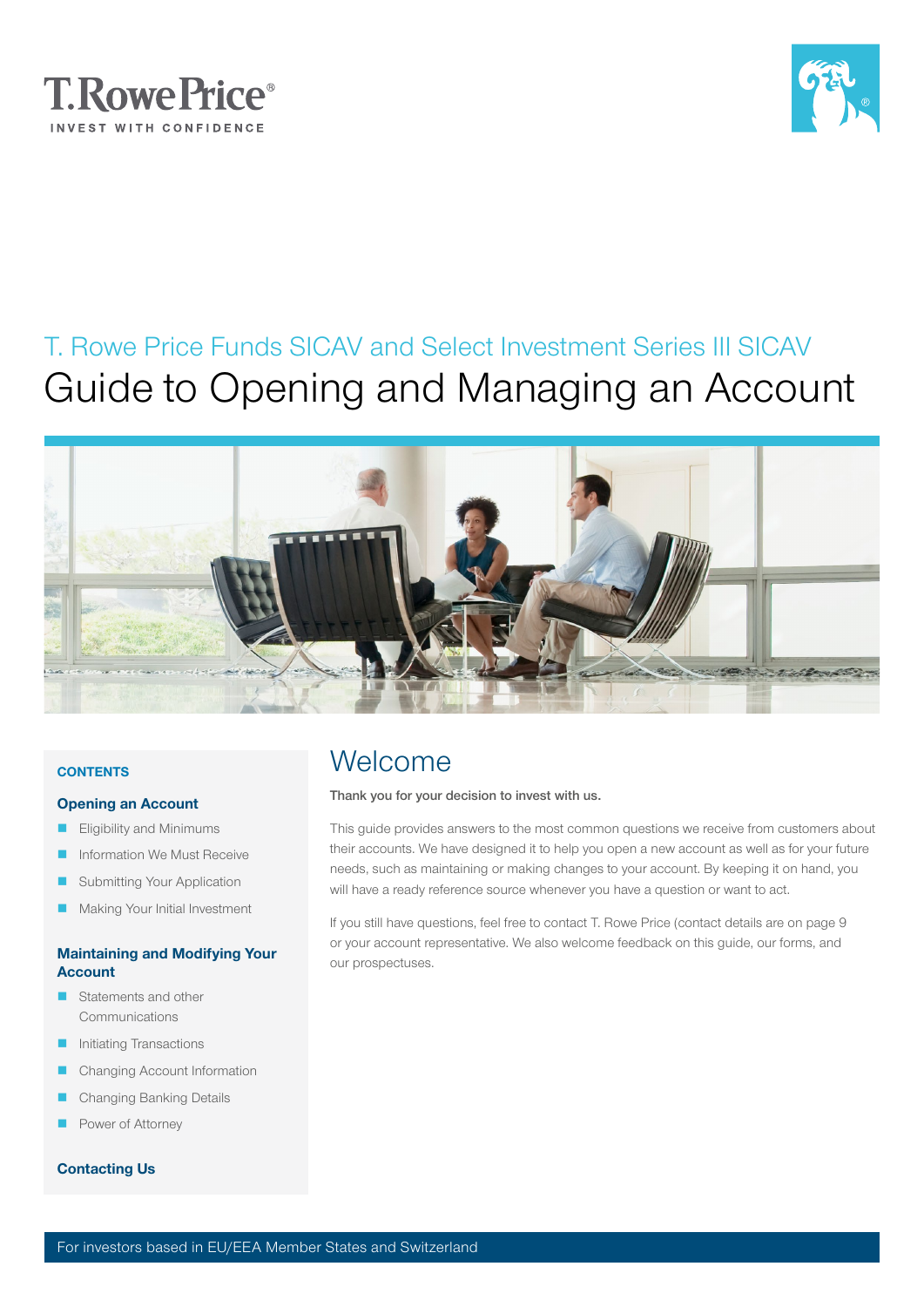### FUND AND SHARE CLASS STRUCTURE

T. Rowe Price Funds SICAV and Select Investment Series III SICAV (collectively ''funds'') function each as an umbrella fund. The various funds in which you may invest are all sub-funds of the relevant SICAV.

Within each fund, there are typically several different share classes. Some are open to all investors, while others are only available to investors with certain characteristics. At any given time, a fund may offer all of these classes or only some.

In addition, a fund may offer forms of one of the basic share classes that offer one or more of the following characteristics:

- **They either distribute income to investors or reinvest it in additional shares of the same type.**
- They are denominated in a currency other than the fund's base currency. These may be hedged (designed to reduce or eliminate currency risk) or unhedged.
- They may be hedged, with reference to a relevant index, with the intention to preserve the currency exposure taken as part of the investment strategy.
- They may be hedged with the intention to reduce or eliminate the effects of changes in the exchange rate between the fund's base currency (not the underlying currency exposures) and the share class currency.
- They are reserved shares (shares limited to particular investors, distributors or countries), denoted by a number in the share class suffix.

The table below illustrates how the share class designation and suffix(es) work together to indicate the nature of a class.

| <b>Class</b><br>designation | $^+$ | <b>Distribution</b><br>policy             | <b>Class</b><br>suffix |  | Currency hedging<br>policy | <b>Class</b><br>suffix | $^+$ | <b>Class</b><br>currency      | <b>Class</b><br>suffix |
|-----------------------------|------|-------------------------------------------|------------------------|--|----------------------------|------------------------|------|-------------------------------|------------------------|
| Α                           |      | Income<br>Accumulated                     | None                   |  | Unhedged                   | None                   |      | Same as fund<br>base currency | None                   |
|                             |      | Income distributed                        |                        |  | Portfolio hedged           |                        |      |                               |                        |
| S                           |      | Income distributed                        | Χ                      |  | Benchmark hedged           | b                      |      | Any currency*                 | 'CUR*)                 |
|                             |      | (fees and expenses<br>charged to capital) |                        |  | NAV hedged                 |                        |      |                               |                        |

\*Relevant three letter currency abbreviation - please refer to the relevant prospectus.

Within a fund, all share classes pursue the same investment objective and share in the performance of the same portfolio of investments. The differences come in areas such as, but not limited to, the fee structures, eligibility, minimum investments, dividend policy, and currency exposure.

To find out more, read the relevant prospectus, available at troweprice.com.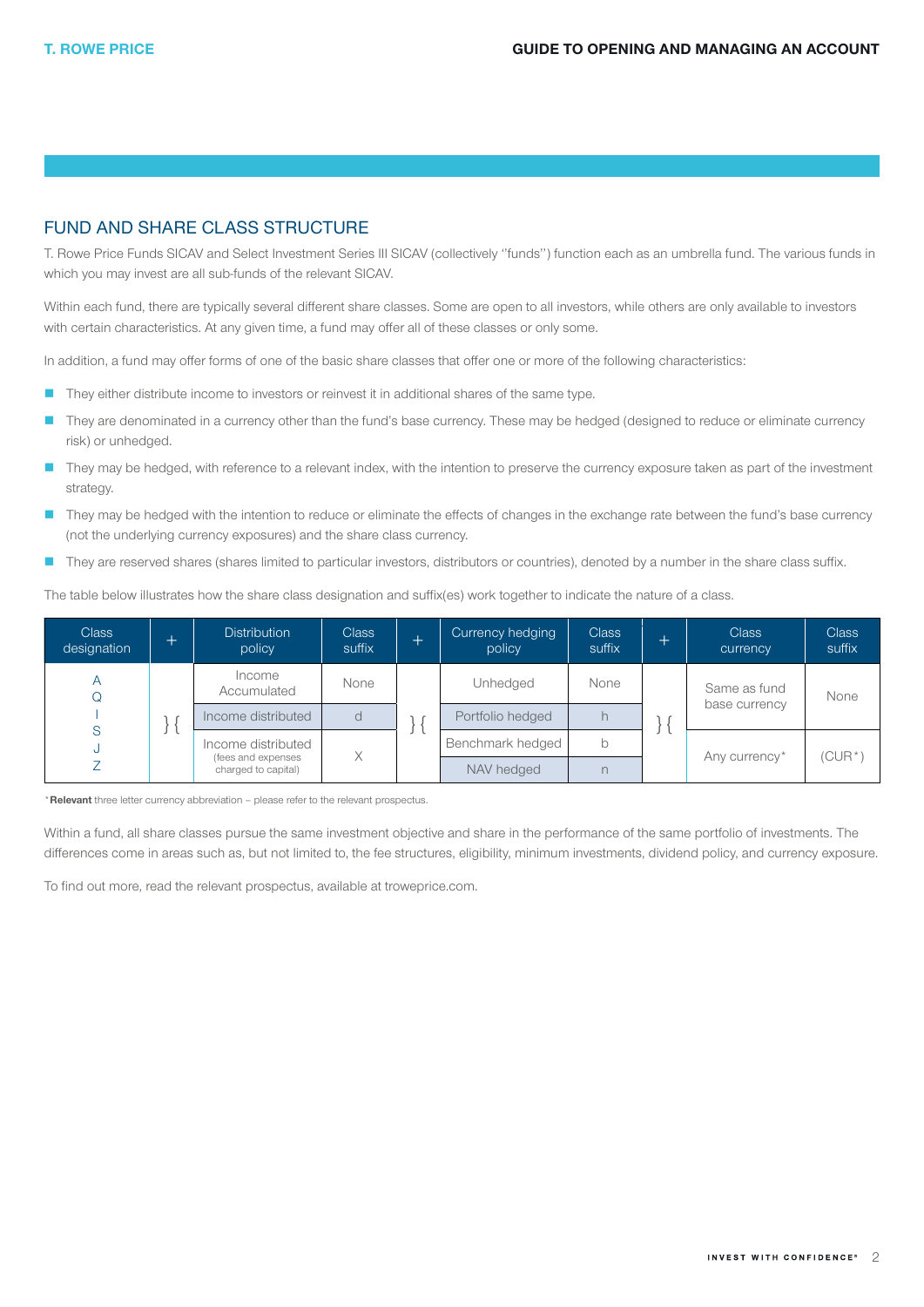# <span id="page-2-0"></span>Opening an Account

# Eligibility and Minimums

There are various requirements for investing in the funds, and additional requirements for certain share classes.

Fund Eligibility The funds are available to investors who are based in a jurisdiction where each of the SICAVs is registered for sale.

### For **T. Rowe Price Funds SICAV**

Please refer to the following link: [www.troweprice.lu/luxfundregistrations](http://www.troweprice.lu/luxfundregistrations)

Select Investment Series III SICAV:

Please refer to the following link: [www.troweprice.lu/SICAV3fundregistrations](http://www.troweprice.lu/SICAV3fundregistrations)

In other jurisdictions, the funds may be available to certain investors in accordance with local private placement provisions. For more information, contact your relationship manager.

US investors are specifically ineligible.

**Share Class Eligibility** The funds make available different share classes for different types of investors. Share class eligibility is outlined below and is described more fully in each of the prospectuses. If you are not certain if you meet the requirements for being considered an institutional investor contact us before investing.

**Minimum Investments** With most share classes, there are minimum amounts for initial and subsequent investments.

### Minimum transaction and balance amounts (in fund base currency)

|                                                                                                  | Initial investment/balance | Additional investment |  |  |  |  |  |
|--------------------------------------------------------------------------------------------------|----------------------------|-----------------------|--|--|--|--|--|
| Available to all investors                                                                       |                            |                       |  |  |  |  |  |
| A                                                                                                | 1,000                      | 100                   |  |  |  |  |  |
| Q                                                                                                | 1,000<br>100               |                       |  |  |  |  |  |
| Available to institutional investors                                                             |                            |                       |  |  |  |  |  |
|                                                                                                  | 2.5 million<br>100         |                       |  |  |  |  |  |
| Available to institutional investors who have a service agreement with<br>the management company |                            |                       |  |  |  |  |  |
| $\cdot$ <sup>*</sup>                                                                             | 10 million                 |                       |  |  |  |  |  |
| S                                                                                                | 10 million                 |                       |  |  |  |  |  |
| $7*$                                                                                             | 25 million                 |                       |  |  |  |  |  |

Note that Class A shares carry an initial sales charge of up to 5.00%. There are no other sales or redemption charges for any of the classes. We may reduce or waive any of the transaction or balance minimums or the sales charge.

\*Note that J and Z share classes are restricted to investors who have a professional services agreement with the investment manager. They are not available for Select Investment Series III SICAV.

## Information We Must Receive

To help counter money laundering, tax evasion, and the crimes and terrorism sometimes associated with them, we are required by law to collect and verify information about every investor who applies to us. This includes details about identity and tax status ultimate beneficial ownership of the assets, expected level and duration of investment etc. Your account can only be opened after this verification process is complete.

At any point during the registration process, we may ask you to provide additional information. You will also be informed in what format the final documents need to be delivered as original or as copy only. Note that if your account has already been established, but the documentation has not been received in the format required, we will not be able to pay out any dividend, or redemption proceeds or process transfers until we have received them.

# Submitting Your Application

The registration form itself contains all the instructions you should need in order to complete it. To make your application process as fast as possible, and to minimize the risk of delays in processing, we suggest that you use the following checklist:

- Obtain an editable or printable copy of the registration form. If you have not been provided with one, you can find it online at troweprice.com and print it out or contact the administration agent.
- Complete the registration form, checking carefully that you have provided all applicable information and that it is legible.
- Sign and date the registration form and get any other required signatories to do the same (in line with the authorised powers of the legal entity, and supporting signatory list).
- Gather any additional supporting documentation; fax or email, these as instructed on the registration form before mailing (if required).
- **If there is a Power of Attorney the Transfer Agent will provide you** with a list of required documentation in order that we may also verify the identity of this party.

We will work with our Transfer Agent to open your account and you will be notified about the fact that either your account is open or that we need more information before we can open it. It is important therefore that your contact information is fully completed on the registration form.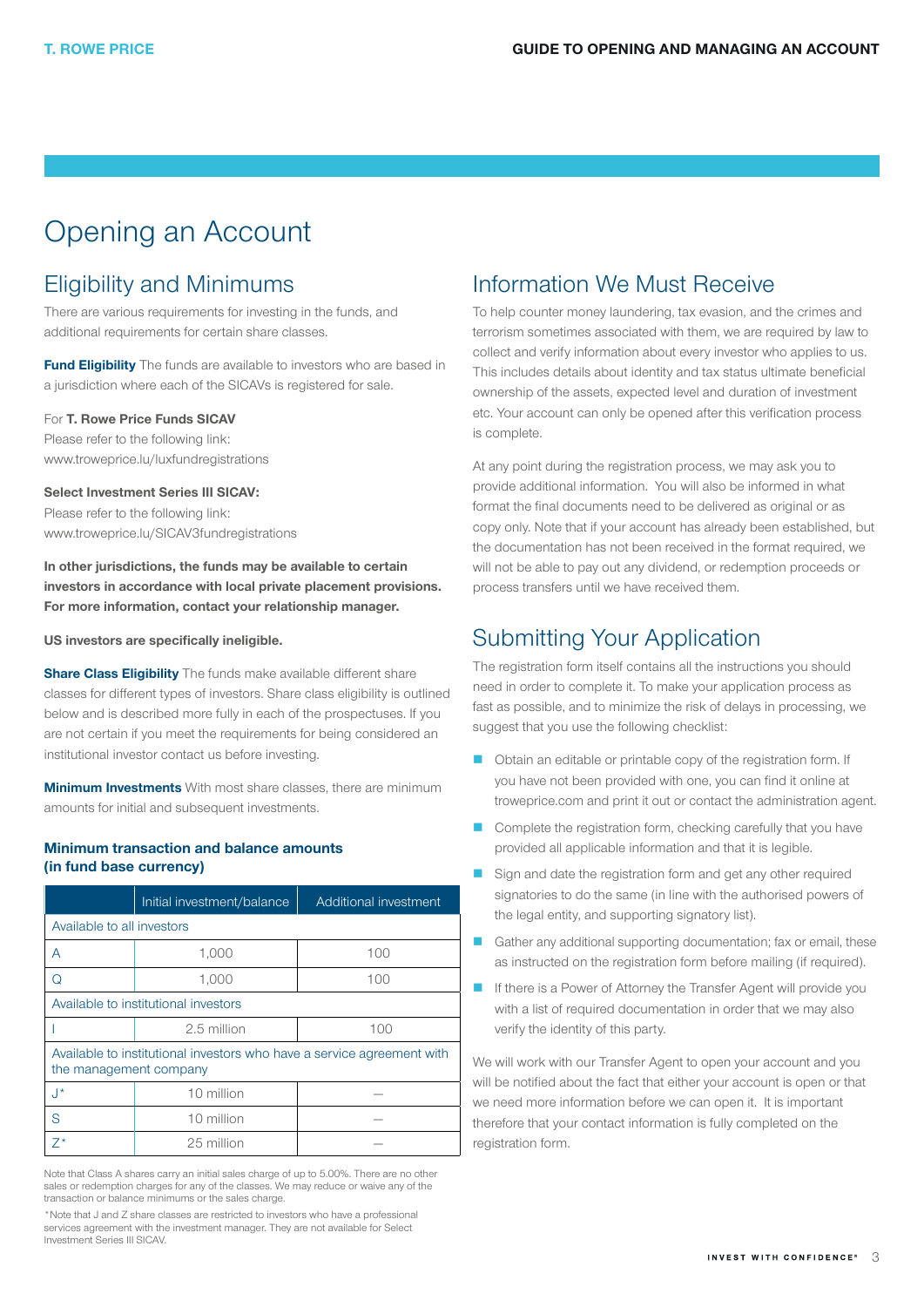## <span id="page-3-0"></span>Making Your Initial Investment

After your account has been fully approved, opened successfully and is operational, you can make your initial investment by using either the transaction form (available at troweprice.com) or a duly signed dealing instruction for the relevant SICAV.

For dealing terms, including times, payment methods, and policies, see page 5 of this guide and "Investing in the Funds" in the relevant prospectus.

Documentation Required for entities based in EU/EEA Member States and Switzerland. All documentation must be in English, German or French (original language or translation).

In all cases the documents listed below should be provided in order to register an account.

Subject to review of the above documentation, our Transfer Agent will confirm if any supplementary documents will be required. Such documents may include Articles of Association/Incorporation, identification documents for certain authorized persons/beneficial owners for the account, organizational structure or policy documents etc.

We will also indicate at account opening if we need to receive any documents in original or original certified copy.

If you would like to obtain a more complete list prior to collecting any documentation please contact the Fund Transfer Agent for full details.

**Account Registration Form** (fully completed, dated and signed) PLEASE NOTE: Incomplete registration forms will delay the opening of accounts

List of authorised signatories on company letterhead including a date, signature specimens with signer's name, Date of Birth, Place of Birth, Nationality, Residence and signature powers or authority in relation to the account being registered.

Note: in the case of nominee, branch or subsidiary entities an authorised signatory list should also be provided by the parent company in support of documentation supplied by such parent entity

**Beneficial Ownership register extract** or evidence of registration with national Beneficial Ownership Register.

(Only required if the entity is in an EU jurisdiction where such registers exist)

Note: In the case of listed, regulated or registered companies we will make every effort to source this information from the relevant source however we may request that details of this be provided either by way of confirmation of a registration number or a certificate/ screen-shot of the source registry.

## Certification Rules

### INTERNAL CERTIFICATION RULES

Certification that can be handled internally must be made in wet ink, including the date, the name, signature, contact details and position of the certifier and should state: "I certify this to be a true copy of the original".

#### EXTERNAL CERTIFICATION RULES

**All Countries:** External certification can be notary (empowered public authority), and official government agency (e.g. commune, municipal office). External certifications must be made in wet ink show the official stamp of the authority, the date, the name, signature, full contact details, position of the representative and should state: "I certify this to be a true copy of the original".

**Important note:** Our requirements may differ depending on the status and location of the corporate entity.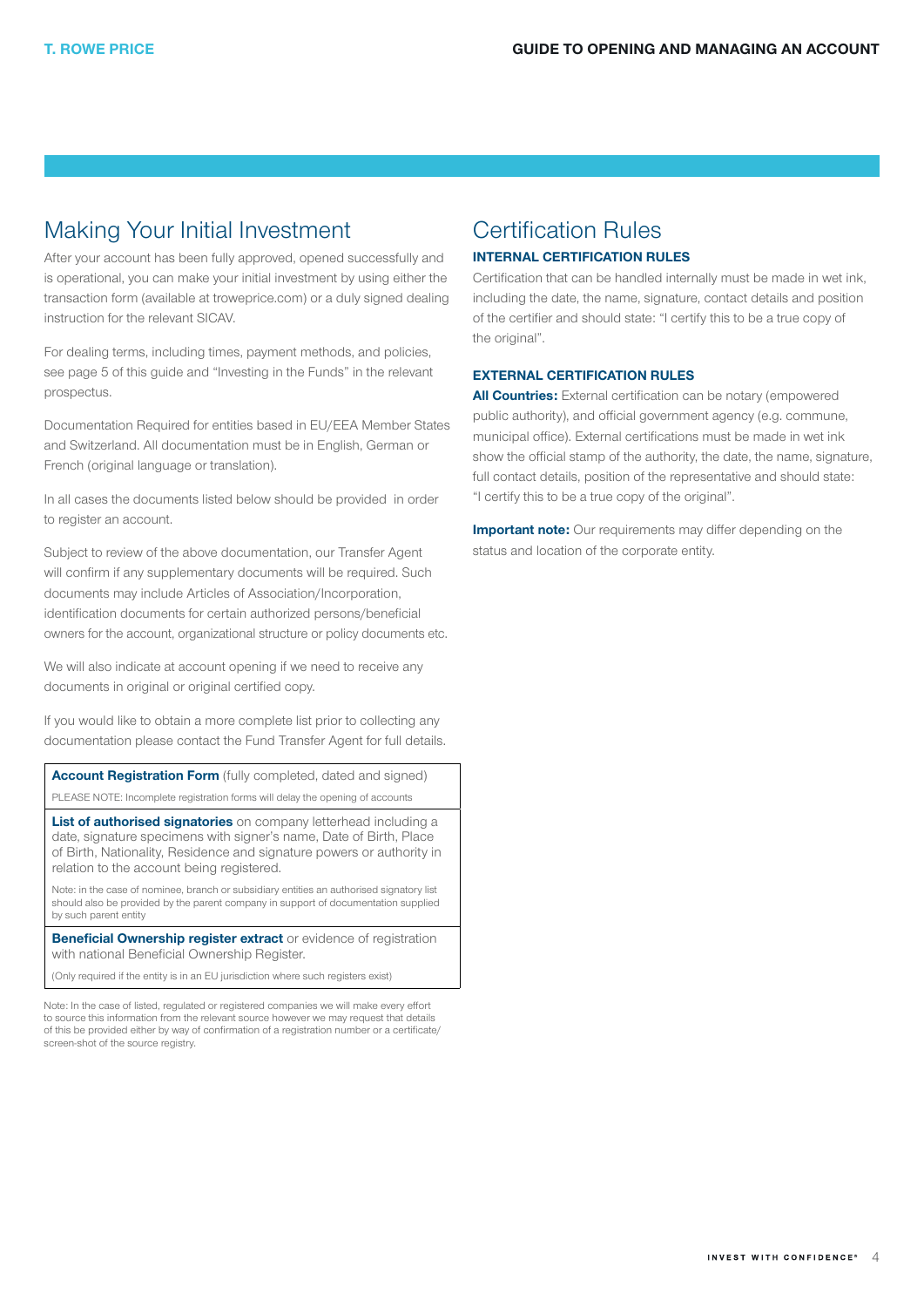# <span id="page-4-0"></span>Maintaining and Modifying Your Account

## Statements and other Communications

As an investor in one or more funds of the SICAVs, you will receive periodic communications from us. Below is a list of what these communications are and available delivery options.

#### Account statement Post, fax, email, online portal

You may request quarterly or monthly statements. These report the market value of your account and any transactions that took place during the statement period. Your statements will also confirm how many shares of each fund you hold.

#### **B** Shareholder reports Post, online

Twice a year, we distribute reports (i.e. the annual and semi annual report) with updated information about the fund, its holdings, and its performance.

#### **Annual General Meeting notice Post**

Each year, the fund holds a meeting of shareholders. We will communicate the meeting details and agenda in advance and also share information about how to vote on any matters discussed.

#### **Notice of other meetings Post**

If we hold additional shareholder meetings, you will be informed about these as well.

# Submitting Deal Instructions

For all types of transactions except transfers, you can place deal instructions by any of the following methods:

- 1. Download and fill out the transaction form for the relevant SICAV (available at [www.troweprice.com\)](http://www.troweprice.com).
- 2. Write a letter of instruction, on the letterhead of the account holder, that includes complete information describing the transaction.
- **3.** Use an electronic or automated deal service (entity investors only; see Electronic/Automated Deal Services below).

All forms or letters MUST be signed by at least one authorised signatory. For accounts held directly by individuals, all owners must sign. You can deliver a form or letter by fax or post (see contact information on page 9) .

Under normal circumstances, deal instructions that we receive and accept by 13:00 CET on a full bank business day (as defined in the relevant prospectus) will be processed that day.

If the deal instructions are incomplete or unclear, they will not be sent on for processing until you have been contacted about, and have provided, any missing information or clarification.

### BUYING OR SELLING SHARES

Make sure your deal instructions include all of the following:

- your account number
- Sub-fund and share class details (including ISIN code)
- the value of the transaction (in currency or number of shares)

### SWITCHING FUNDS

A switch is the transfer of value from one sub-fund (or share class) within the relevant SICAV to another or the transfer of value from one sub-fund (or share class) of one SICAV to a sub-fund (or share class) of another SICAV. Make sure your deal instructions include all of the following:

- the fund and share class being sold from (including ISIN code)
- the fund and share class to be purchased (including ISIN code)
- the amount to be switched

When indicating the amount to be switched, you may specify it as any ONE of the following:

- a percentage of the original holding
- the number of shares (and share class) of the fund being sold from
- the number of shares (and share class) of the purchasing fund
- the cash value to be transferred

You must specify ONLY ONE of these. Switch instructions that contain more than one indication of value will be held back from processing until you provide clarification.

Because a switch involves the simultaneous placement of two deal instructions (a sell deal from the originating holding and a purchase deal into the new fund/share class), it is important that your dealing instructions be complete and clear in order to ensure that both transactions are executed on the same business day.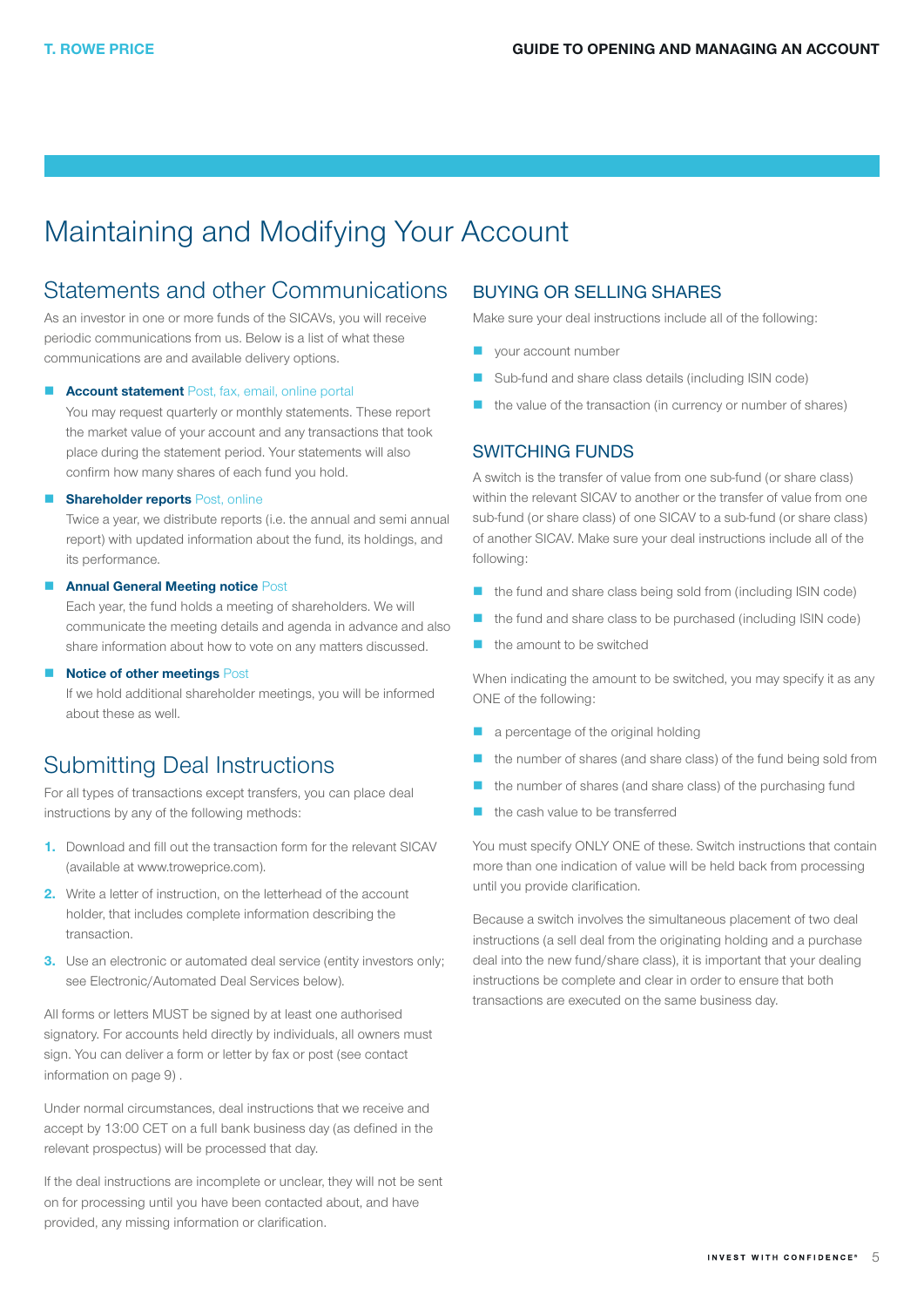### TRANSFERRING SHARES

A transfer is the direct transfer of ownership of shares, without any shares being redeemed or liquidated. All transfers must be handled by the administration agent. Note that all transfers may be subject to eligibility requirements and may be cancelled if these requirements are not met.

### Transfer to a new beneficial/legal owner

The new owner must already have an account with the relevant SICAV. Post or fax a letter instruction, on official letterhead, signed by an authorised signatory of the originating account, that includes all of the following:

- $\blacksquare$  the originating account number
- the fund name and ISIN or other identifier
- the number of shares or percentage of the holding to be transferred
- $\blacksquare$  the receiving account number

### Transfer to a new administration provider/platform (re-registration)

Transfers of this type should be originated through the provider/platform you will be moving to. The two providers/platforms will work with the administration agent to move the shares. The new account must be eligible to hold the shares and, if it is not, we reserve the right to compulsorily switch or redeem the shares. Please refer to the prospectus for further information.

### MOVING SHARES TO ANOTHER ACCOUNT OF YOURS

If a new account is to be opened for administrative purposes only, and there is no change in underlying ownership of the shares, you can move fund shares from one account to another via a transfer. Follow the same instructions as for a transfer to a new beneficial /legal owner above.

| <b>DEALING BASICS</b> | <b>Decimal Places</b>       |                |                | <b>Cut-off Time</b> | Settlement                                                                                      |                                                 |                                                            |                                                 |  |  |
|-----------------------|-----------------------------|----------------|----------------|---------------------|-------------------------------------------------------------------------------------------------|-------------------------------------------------|------------------------------------------------------------|-------------------------------------------------|--|--|
|                       | Rounding                    | <b>NAVs</b>    | Shares*        | Amount              |                                                                                                 | Subscription                                    | Redemption                                                 | Switches                                        |  |  |
|                       |                             |                |                |                     |                                                                                                 |                                                 |                                                            |                                                 |  |  |
| Standard<br>Procedure | 0.500 and above<br>round up | $\overline{2}$ | $\overline{2}$ | $\overline{2}$      | 13:00 CET to be<br>executed that day                                                            | Transaction<br>$date+3$<br><b>Business Davs</b> | Transaction<br>$date+3$<br><b>Business Davs</b>            | Transaction<br>$date+3$<br><b>Business Davs</b> |  |  |
| <b>Notes</b>          |                             |                |                |                     | Execution is<br>generally 16:00 CET<br>Middle East Africa<br>Equity Fund trades<br>Mon-Thu only |                                                 | Bank holidays force settlement to<br>the next business day | Buy and sell<br>deals are both<br>placed at T   |  |  |

\*please note this is our standard, exceptions can apply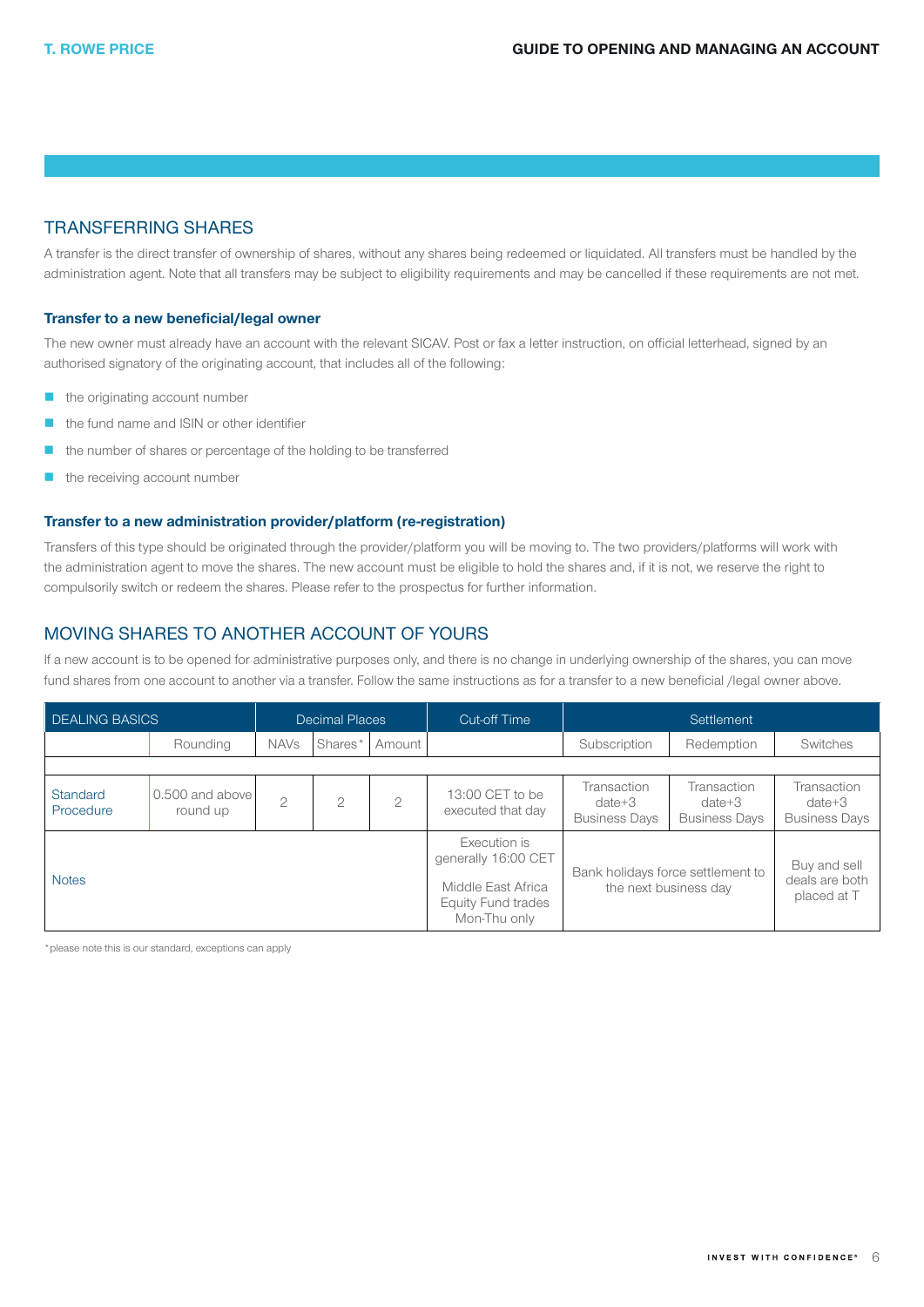## ELECTRONIC/AUTOMATED DEAL SERVICES

For entity investors with access to electronic dealing services, we can accept deal instructions through a number of methods.

For more information about using these services, contact the administration agent or your relationship manager.

|                                                                 |                                                                                                                                                        |            | <b>Supported Services</b> |        |          |                                            |                                                                                                                         |
|-----------------------------------------------------------------|--------------------------------------------------------------------------------------------------------------------------------------------------------|------------|---------------------------|--------|----------|--------------------------------------------|-------------------------------------------------------------------------------------------------------------------------|
| Service                                                         | Description                                                                                                                                            | <b>Buy</b> | Sell                      | Switch | Payments | Account<br>Reporting                       | <b>Additional Notes</b>                                                                                                 |
| Calastone<br><b>Network</b>                                     | A messaging service that allows<br>B2B communications and<br>transactions between existing<br>accounts at most institutions.                           |            |                           |        |          |                                            |                                                                                                                         |
| <b>EMX</b>                                                      | A messaging service that allows<br>B2B communications and<br>transactions between existing<br>accounts at most institutions.                           |            |                           |        |          |                                            |                                                                                                                         |
| <b>FundSettle</b>                                               | Euroclear Bank's platform for<br>automated fund transaction<br>processing and servicing.<br>Accounts are held within the<br>FundSettle infrastructure. |            |                           |        |          |                                            | Payments issued via Euroclear<br>Banking. Account reporting<br>occurs via the Euroclear/<br>FundSettle user interface.  |
| <b>National</b><br><b>Securities</b><br>Clearing<br>Corporation | NSCC is a US-based subsidiary<br>of DTCC.                                                                                                              |            |                           |        |          | <b>Holdings</b><br>and<br>activity<br>only |                                                                                                                         |
| <b>SWIFT</b>                                                    | A messaging service that allows<br>fund providers and buyers to<br>connect and exchange financial<br>information securely and reliably.                |            |                           |        |          | <b>Holdings</b><br>only                    | Use SWIFT message format<br>'MT535' to request a summary<br>of account holdings.                                        |
| Vestima+                                                        | Clearstream's platform for both<br>domestic and cross-border funds.<br>Accounts are held within the<br>Vestima infrastructure.                         |            |                           |        |          |                                            | Payments issued via Clearstream<br>Banking. Account reporting<br>occurs via the Clearstream/<br>Vestima user interface. |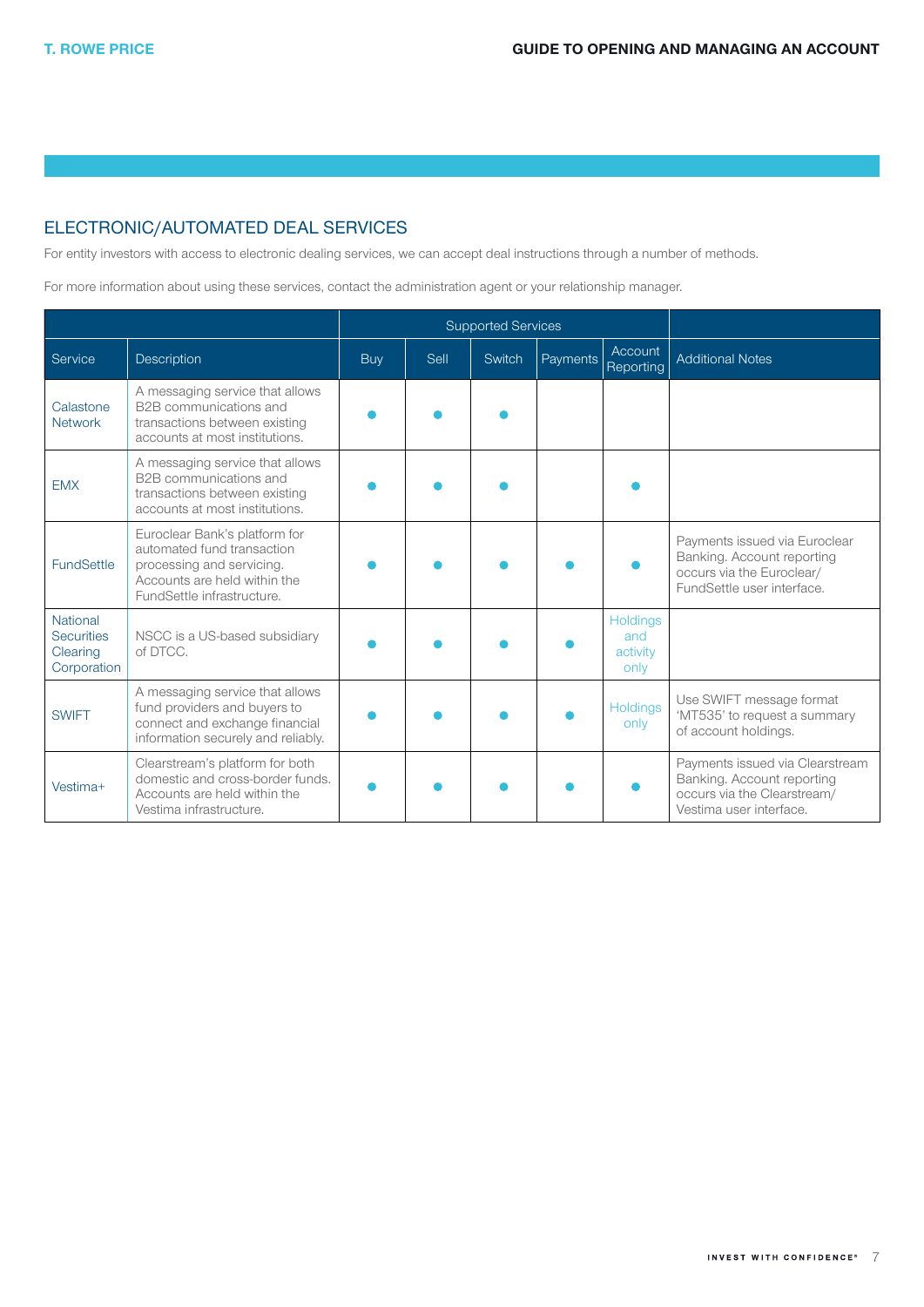# <span id="page-7-0"></span>Changing Account Information

To change your account information, contact the administration agent, attaching any relevant supporting documentation.

Account changes include:

- change of name (requires proof of legal registry change or corporate merger/sale)
- change of address
- change of e-mail, phone, or other contact information
- change of account designation
- giving someone else the authority to receive information about your account (see below)
- registering a power of attorney to allow another person to act on your behalf (requires identification verification)
- change of authorised signatory list (entity investors)

Entity investors should use company letterhead, and the letter should be signed by an authorised individual.

# Changing Bank Details

To change your banking details — for instance, for future deal instructions or to receive income from a distributing share class send a letter to the administration agent.

In your letter:

- Include the new bank account details.
- Include any instructions necessary to use the information (for instance, if you added a bank account in an additional currency, this should be made clear.
- Confirm that your new bank account information should supersede any account information provided in the past. Please note only one bank mandate per currency is available

Entity investors should use company letterhead, and the letter should be signed by an authorised signatory.

Note that any change of bank account to an account that is not in the same name as the account holder of the relevant SICAV is strongly discouraged. Any such request will be subject to scrutiny and will not be approved unless a sound rationale can be provided.

# Authorising Others to Monitor or Act On your Account

### MONITORING

You can give a third party (individual or entity) the ability to view account information or receive account communications by contacting the administration agent.

### ACTING ON AN ACCOUNT

You can give a third party (individual or entity) the ability to act on the account on your behalf by granting a Power of Attorney. Please refer to the table above for indicative for authentication. Unless the Power of Attorney document states otherwise, the designated person or entity will have the same extent of authority over the account as any owner, including the power to remove money from the account.

- Individual investors Submit an original certified document to the Administration Agent. Most individual investors have a Power of Attorney drawn up by a solicitor. It can be specific to your T. Rowe Price investments or can cover a broader scope, as you choose.
- **Entity investors** Submit a letter, on company letterhead and signed by an authorised signatory, designating the person or entity (for example, a custodian or trading agent) who is to have Power of Attorney.

\*Please note that changing details/ static data changes such as those listed below may require our administrative agent to conduct a telephone call with an appropriately authorized person for the account to validate the instruction received, prior to being able to implement it. Therefore please include any telephone details on the instructions.:

- Instruction to change bank details
- Update of authorised signatory list
- Change of power of attorney
- Change of static data such as phone, fax, email domain
- eventual change of bank details and ASL linked to a name change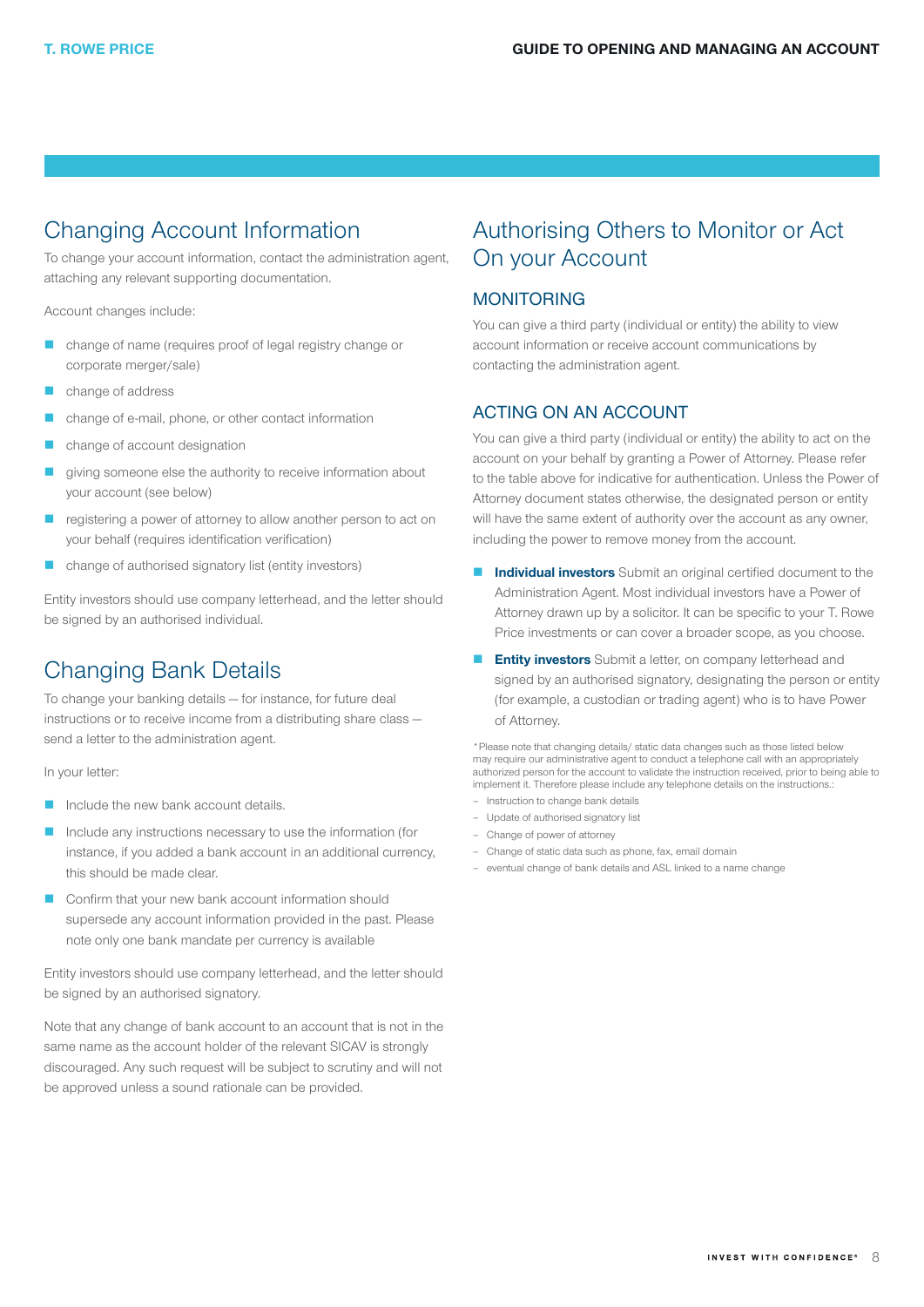# <span id="page-8-0"></span>Contacting Us

### The SICAVS

### SHAREHOLDER SERVICES AND ADMINISTRATION AGENT

### JP MORGAN **SE,** LUXEMBOURG **BRANCH**

European Bank & Business Center 6h, route de Trèves L-2633 Senningerberg, Luxembourg Tel +352 46 26 85 162 Fax +352 22 74 43 Email (Dealing): TA.IS.Dealing@jpmorgan.com Email (Settlement): TA.IS.Cash@jpmorgan.com Email (Account Registration): TA.IS.Registration@jpmorgan.com

The above email address is for information requests only (do NOT send deal instructions via email)

### MANAGEMENT COMPANY AND REGISTERED OFFICE OF SICAV

European Bank & Business Center 6h, route de Trèves L-2633 Senningerberg, Luxembourg

### Local Representatives

### Austria

PAYING AGENT RAIFFEISEN BANK INTERNATIONAL AG Am Stadtpark 9 A-1030 Vienna, Austria

#### TAX REPRESENTATIVE

DELOITTE TAX WIRTSCHAFTSPRÜFUNGS GMBH Renngasse 1 / Freyung A-1013 Vienna, Austria

### Belgium

PAYING AGENT BNP PARIBAS SECURITIES SERVICES Rue de Loxum, 25 1000 Brussels, Belgium

### **Denmark**

**REPRESENTATIVE** NORDEA BANK DANMARK A/S Strandgade 3 DK-0900 Copenhagen C, Denmark

### France

75009 Paris, France

CENTRALISING CORRESPONDENT SOCIETE GENERALE 29, boulevard Haussmann

### **Germany**

#### PAYING AGENT AND REPRESENTATIVE JP MORGAN AG

Junghofstrasse 14 60311 Frankfurt am Main, Germany

### Ireland

### FACILITIES AGENT J.P. MORGAN BANK ADMINISTRATION SERVICES (IRELAND)

LIMITED J.P. Morgan House International Financial Services Centre Dublin 1, Ireland

### Italy

## PAYING AGENTS

SOCIETE GENERALE SECURITIES SERVICES S.P.A Via Benigno Crespi, 19/A MAC2 Milan, Italy

BNP PARIBAS SECURITIES SERVICES, SUCCURSALE DE MILANO

Via Ansperto 5 – 20123 Milan, Italy

ALLFUNDS BANK – MILAN BRANCH

Via Santa Margherita, 7 – 20121 Milan, Italy

### Sweden

PAYING AGENT SKANDINAVISKA ENSKILDA BANKEN AB (PUBL) KUNGSTRÄDGÅRDSGATAN SE – 106 40 Stockholm Sweden

### **Switzerland**

PAYING AGENT HELVETISCHE BANK AG Seefeldstrasse 215 CH-8002 Zurich, Switzerland

### REPRESENTATIVE

FIRST INDEPENDENT FUND SERVICES LTD Klausstrasse 33 CH- 8008 Zurich, Switzerland